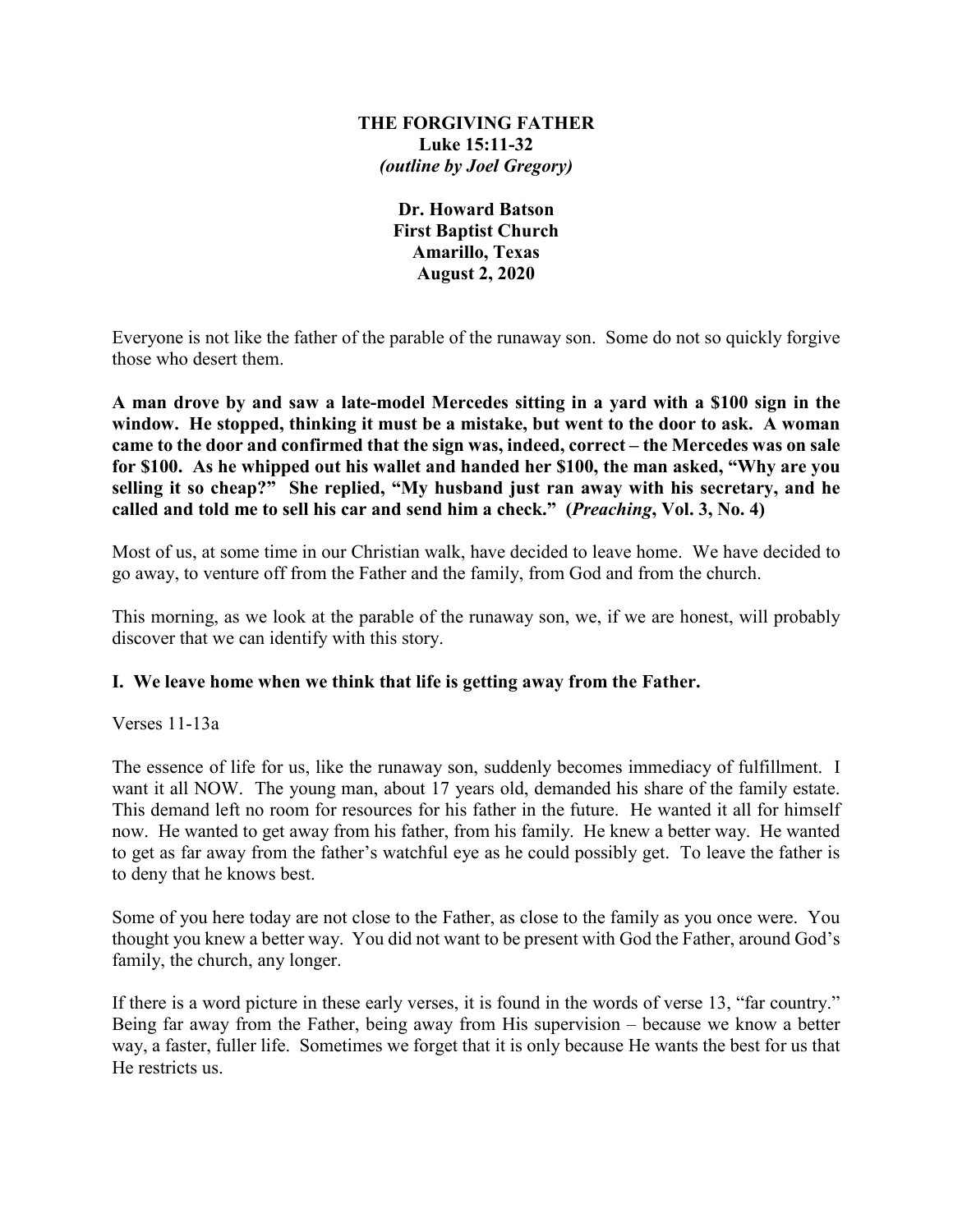# **II. We then hit the reality of life away from the Father.**

### Verses 13b-16

Life away from the Father begins with a frenzy of vitality. Everything looks good. What freedom! No watchful eye of the father or his children to hinder us from total freedom.

The runaway son, at first, had a fabulous time spending all of his inheritance. He made many new friends with his fast money. But he quickly found that all of his money was gone, and a famine came over the land at just that time. Funny, just the time that all of his money was gone, his friends seemed to disappear.

He was hungry. He took the most humble of all possible jobs for a Jewish boy – that of feeding pigs, an animal declared unclean. As he was feeding the swine, he was prepared to eat their pods, their food. The boy who wanted independence found himself dependent on a Gentile swine farmer. Funny, he had left the care of a loving father for the pig farm.

His life was empty away from the father. Every time we get away from the Father, we find ourselves empty and unfilled. We find ourselves in a famine.

### **III. We start back home when we remember that the Father is good.**

Verses 17-24

**Clem the cat came home after eight years of being who knows where. A homeowner in Bancroft, Wisconsin, said he heart a cat meowing on the front porch. When he opened the door, a big, long-haired, gray male cat walked in, checked things out, began purring, and then jumped up on his favorite chair. Family members couldn't believe their eyes. But when the compared the cat to pictures taken eight years earlier, they could only conclude that Clem the cat had come home.**

What remarkable homing instincts God has given to some animals!

Ever heard of a "homing pigeon" – birds selectively bred for their ability to find their way home over extremely long distances? Scientists believe that homing pigeons have both compass and map mechanisms that help them navigate home. The compass mechanism helps them fly in the right direction, while the map mechanism allows them to compute from where they are to where they want to be – home. Take a homing pigeon even 1,000 miles away and he will find his way home.

Some of you have been away from the Father, away from His family, for a long time. Oh, you have stopped by from time to time, just to see what is going on, but you've not really been here, been close to God with your whole self.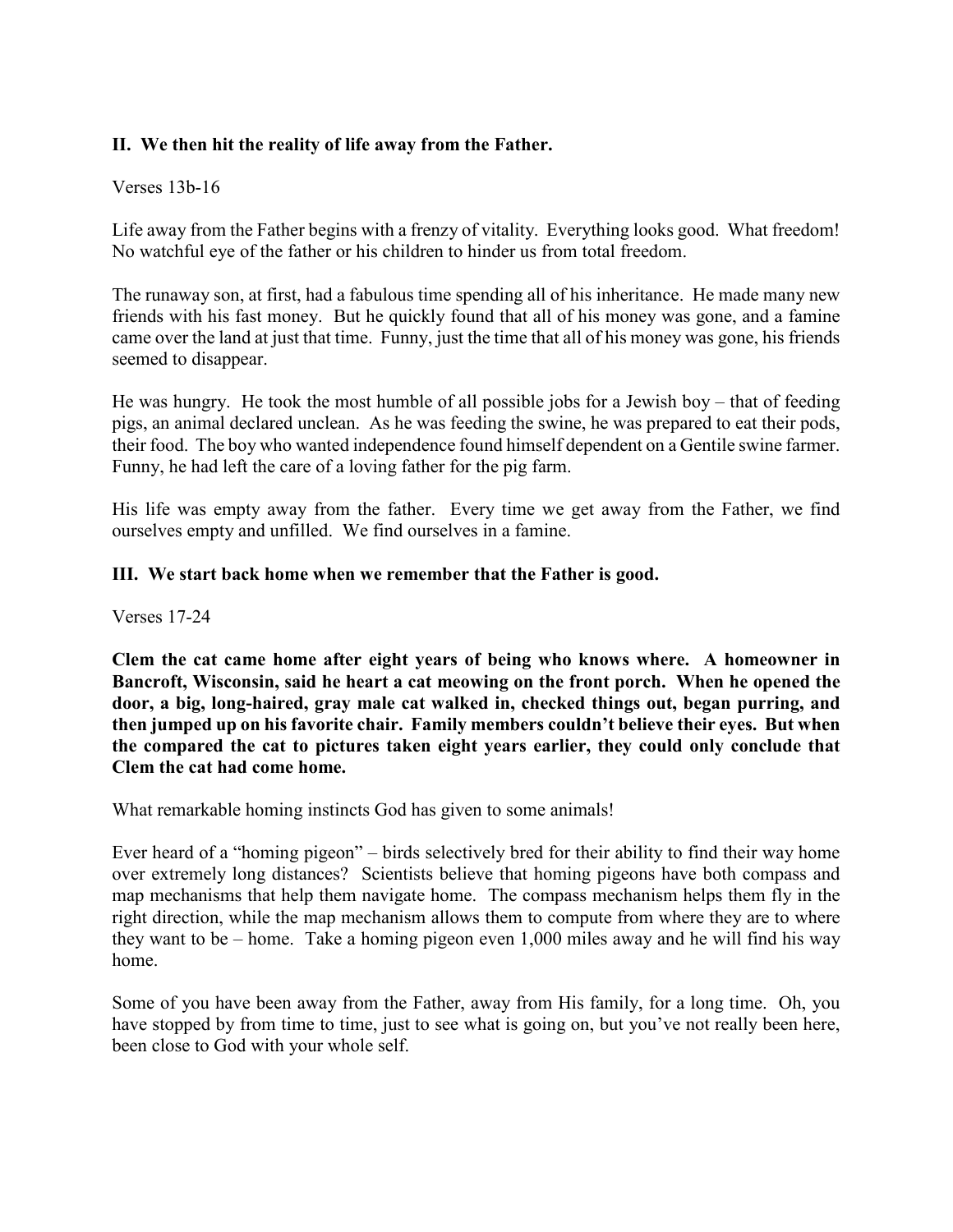Some of you here feel empty. You identify with the runaway son because you yourself have been running from God, from your Father. You're a homing pigeon longing for home.

**Our Lord begins where we would never begin, at the point of human destitution. The greatest blessing a man ever gets from God is the realization that if he is going to enter into His Kingdom, it must be through the door of destitution. Naturally, we do not want to begin there. That is why the appeal of Jesus is of no use until we come face to face with realities. Then the only One worth listening to is the Lord. (Oswald Chambers, "He Shall Glorify Me." Quoted in** *Christianity Today***, Vol. 31, No. 8)**

Some here today are at the point of destitution. But the runaway son remembered that the father is good.

When one has never known God's love, he or she can come under great conviction and sorrow about not having an relationship with God.

But stronger still is the hurt and pain that you and I, children of God, feel when we have run away – because we know that God is good. We know what it feels like to bask in His love, to have a close relationship to Him, and we'll feel the void hurting in our heart when that relationship is broken.

**Robert Robinson had been saved out of a tempestuous life of sin through George Whitfield's ministry in England. Shortly after that, at the age of twenty-three, Robinson wrote the hymn, "Come, Thou Fount of Every Blessing."**

> **Come, Thou Fount of ev'ry blessing, Tune my heart to sing Thy grace; Streams of mercy, never ceasing, Call for songs of loudest praise.**

**Sadly, Robinson wandered far from those streams and, like the Prodigal Son, journeyed into the distant country of carnality. Until one day – he was traveling by stagecoach and sitting beside a young woman engrossed in her book. She ran across a verse she thought was beautiful and asked him what he thought of it.**

> **Prone to wander, Lord, I feel it, Prone to leave the God I love.**

**Bursting into tears, Robinson said, "Madam, I am the poor, unhappy man who wrote that hymn many years ago, and I would give a thousand worlds to enjoy the feelings I had then." (Kenneth W. Osbeck,** *Hymn Stories***, p. 52)**

The runaway son remembers, "It is well, even for the slaves at my father's house. Perhaps my father will accept me back as a slave" (vs. 17-19).

It is scary to go home when you have been disobedient to a parent.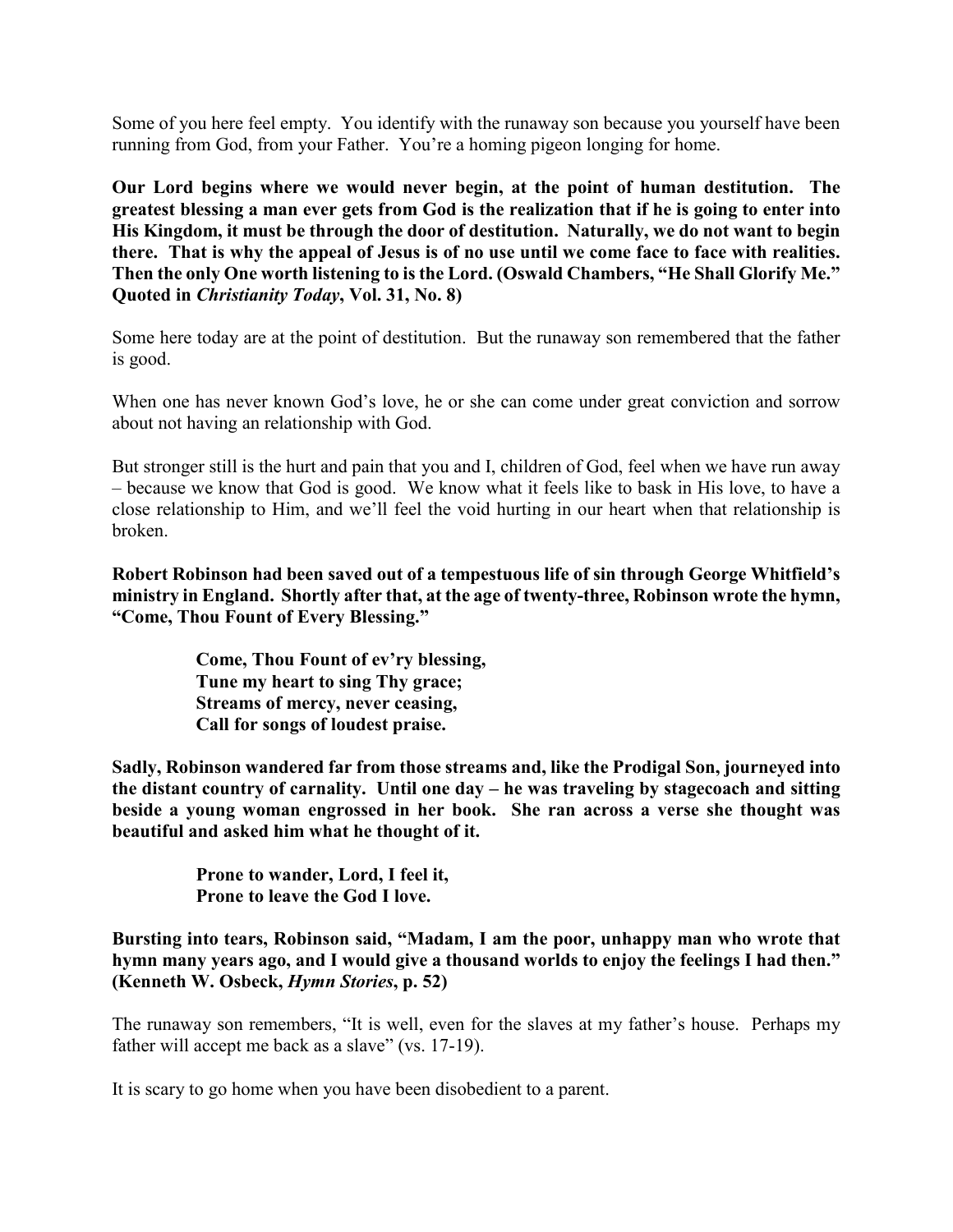**Sometimes we need to learn to adapt to situations, like the teenage boy who came in about two hours after his curfew. As he got home, he killed the car lights, cut the ignition, took his shoes off, and did everything possible to slip in quietly. It was 2 a.m., and as he walked down the hall a light came on and his mother called out, "John, what time is it?" "It's midnight, momma," he replied. But just at that moment the cuckoo clock let out two cuckoos. So John stood there and cuckooed ten more times! (***Preaching***, Vol. 1, No. 4)**

But we need not be afraid of coming home to the Heavenly Father.

The father saw him, while he was still on the horizon. "Yes, could it be? It is my son." And he ran to embrace his boy.

The father spanned the distance to receive his son.

Look at verses 21-24. The son is aware his father owed him nothing. He was coming back as a slave, but he was received into son-ship.

**Gore Vidal's book,** *Lincoln***, tells about the day the president's counselors came to discuss the time after the war, which was drawing to a close. They wanted to punish the South as a vanquished enemy. When asked how he planned to deal with the South, Lincoln said, "I will treat them as if they never left." God's grace is that way. It treats us as if we had never sinned. (***Preaching***, Vol. 2, No. 5)**

Some of you here today need, as well, to discover the insanity of life away from the Father. We, too, need to "come to our senses." The boy had been telling himself "This is living," while, all the time, he was dying.

You, too, need to come home to the Father and His family.

**We start home when we deliberately move from lethargy and despair. He decides, "I will set out...." The emphasis is on the immediacy, "I will go at once." Life away from the Father turns us into semi-paralyzed sleepwalkers. We should act at once or we will never act at all. There is a moment to stand, or never stand at all.**

**We start home when we make no claim except the Father's grace. Without excuse or extenuation, he acknowledged it all. He gives up every claim of his own against the father or life itself. He simply wants to get back to the father's house, even as the lowest laborer. Anything would be an improvement. We do not come back to the Father by making claims against Him or explaining away our own insanity. We simply arise and cry out, "Make me...." (v. 19). The rest is up to His grace.**

Stanley Jones writes about a crucial moment in his life when he found himself on his way to what could have been a spiritual disaster.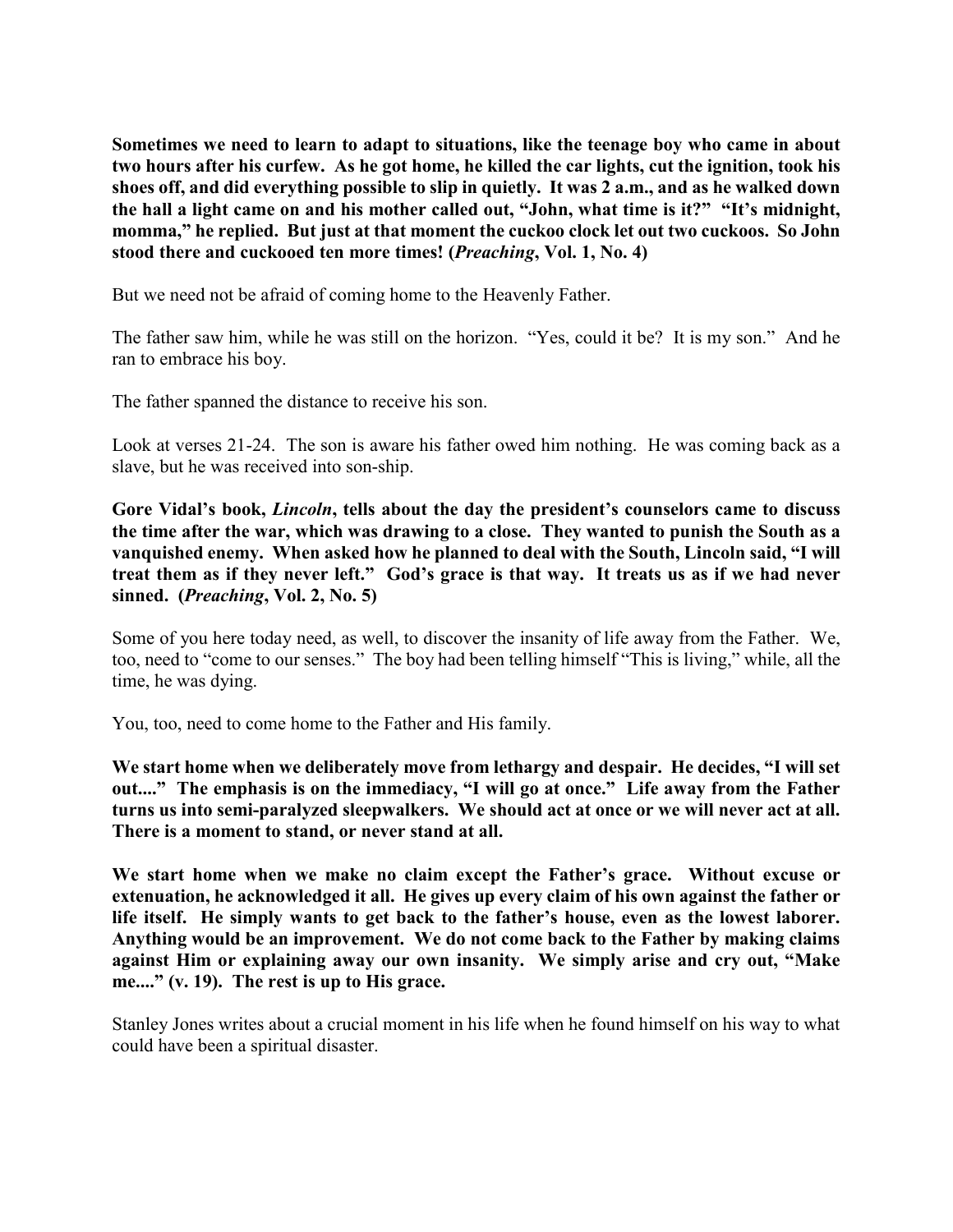**"For months after my conversion, I was running under cloudless skies. And then, suddenly, I tripped, almost fell, pulled back this side of the sin, but was shaken and humiliated that I could come that close to sin. I thought I was emancipated and found I wasn't. I went to the church meeting – I'm grateful that I didn't stay away – went, but my music had gone. I had hung my harp on a weeping willow tree. As the others spoke of their joys and victories of the week, I sat there with the tears rolling down my cheeks. I was heartbroken. After the others had spoken, John Zink, the class leader, said, "Now, Stanley, tell us what is the matter." I told them I couldn't, but would they please pray for me. Like one man, they fell to their knees, and they lifted me back to the bosom of God by faith and love. When we got up from our knees, I was reconciled to my heavenly Father, to the group, and to myself. I was reconciled. The universe opened its arms and took me in again. The estrangement was gone. I took my harp from the willow tree and began to sing again – the Song of Moses and the Lamb, especially the Lamb. The cross was my refuge and my release.**

**"That was a very crucial moment in my Song of Ascents, the moment when I lost my music. My destiny was in the hands of that group. I was a very bruised reed; suppose they had broken me? I was a smoldering wick; suppose they had snuffed me out? Just a criticism, "I told you so. Too good to be true. He was riding for a fall." But they never uttered a criticism or even thought of one, as far as I could see. The reaction was nothing but redemptive love. That group became redemptive. I saw and experienced the power of redemptive love incarnate in a group."**

Grant Barnes tells the story of a young lady –Sally – who was in one of his counseling groups.

**"Sally was one girl who would never really open up. She just glanced at the floor. She had been found nearly starving in her apartment. She had totally withdrawn from work and friends into a deep depression.**

**The hospital staff had nursed her back to health. She looked healthy. In fact, if you were to see her in the shopping mall or at church, you would guess she was just another young professional single woman.**

**Then one day, another young woman mentioned her harsh father. Sally spoke her first words in the group, "At least your father knew you were alive." Trying not to appear too anxious, I led her into further conversation before the group.**

**She told us, 'When I was a little girl, I loved the long summer afternoons. There would be no school, and my friends and I would play outside late into the evening. As the sun went down, and the fire flies would come out, one by one, my friends' mothers and fathers would come out onto the front porch of their houses and call out to their children. "Mary, time to come in." "Steven, time to come in to supper." "Randy, dinner time." But no one ever called me inside.**

**"'Sometimes I would wait until it was very late and very dark, hoping that my folks would come out to call me in. They never did. Sometimes it would be so cold and dark that I would**